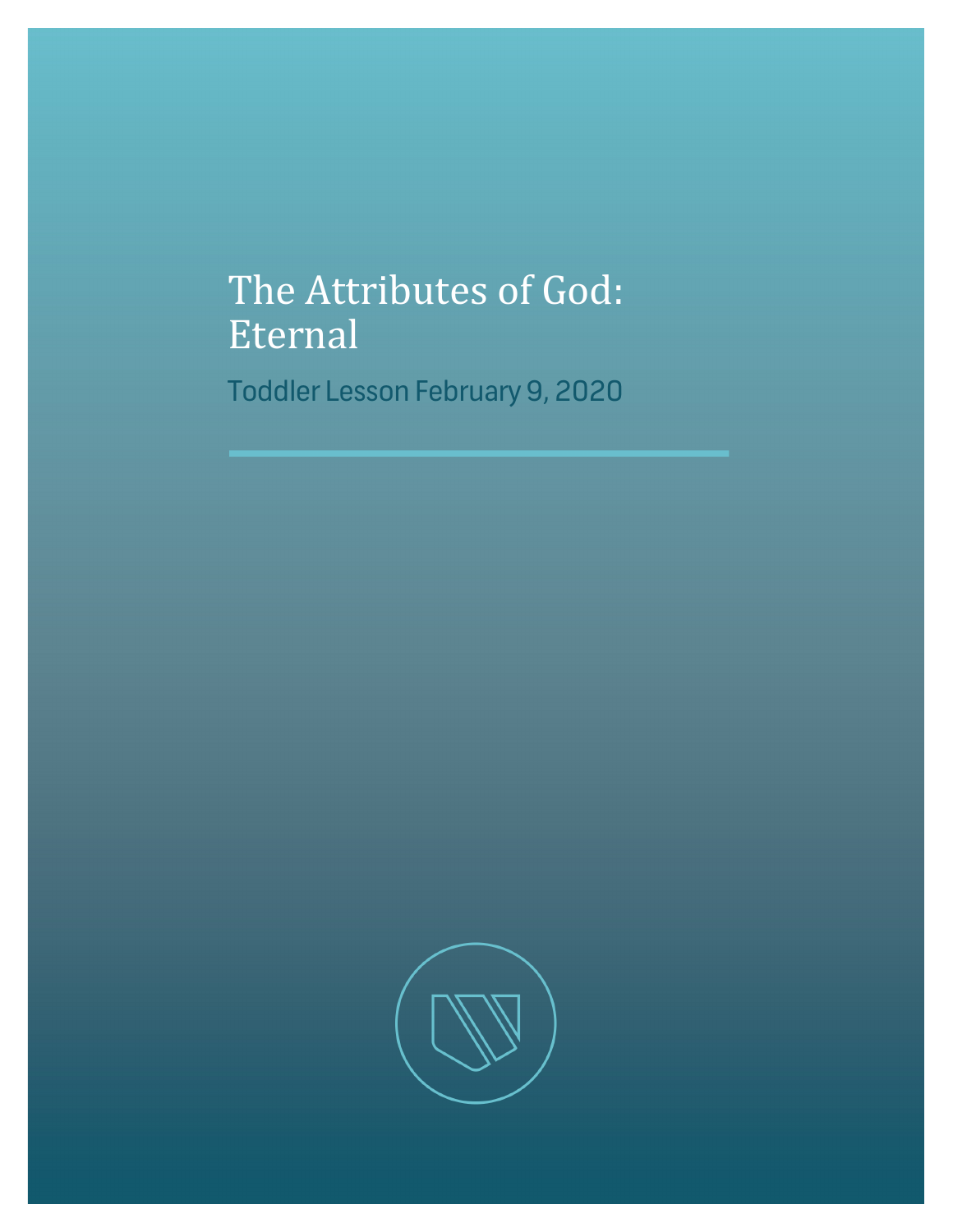## Vintage Toddlers February 9

## God is forever Genesis 45:1-15

Verse to Memorize: Psalm 86:8 There is none like you, O Lord. Catechism Question: What is God? God is the creator of everyone and everything.

| Session                     | Activity                                                                                                                                                                                                                                                                                                                                                                                                                                                                    | <b>Materials Needed</b>                                          |
|-----------------------------|-----------------------------------------------------------------------------------------------------------------------------------------------------------------------------------------------------------------------------------------------------------------------------------------------------------------------------------------------------------------------------------------------------------------------------------------------------------------------------|------------------------------------------------------------------|
| Welcome<br>and<br>Greeting  | Greet students and discuss their week. Spend<br>time building relationships.                                                                                                                                                                                                                                                                                                                                                                                                |                                                                  |
| <b>Music</b>                | Share with students that we will be having music<br>time every week. We will be learning a song that<br>helps us remember and learn our lesson. For the<br>next 8 weeks we will be learning the question<br>What is God? We will be singing a song to help<br>us learn the answer to that question!<br>Using New City Catechism App go to Question 2:<br>What is God?<br>Play Song for Question 2: What is God<br>Lyrics: God is the creator of everyone and<br>everything. | Download APP: New City<br>Catechism                              |
| Memory<br><b>Verse Game</b> | Review Memory Verse Psalm 86:8 There is none<br>like you, O Lord. Sing Song that goes along with<br>verse to the tune of "Twinkle Twinkle Little Star"                                                                                                                                                                                                                                                                                                                      | Memory Verse Song to<br>tune of "Twinkle<br>Twinkle Little Star" |
| Catechism<br>and Lesson     | Discuss with students that they are going to<br>continue learning the answer to the question<br>What is God? God is the creator of everyone<br>and everything. God is the creator of everyone<br>and everything so He has special parts of himself<br>that we do not have. Does anyone remember the                                                                                                                                                                         |                                                                  |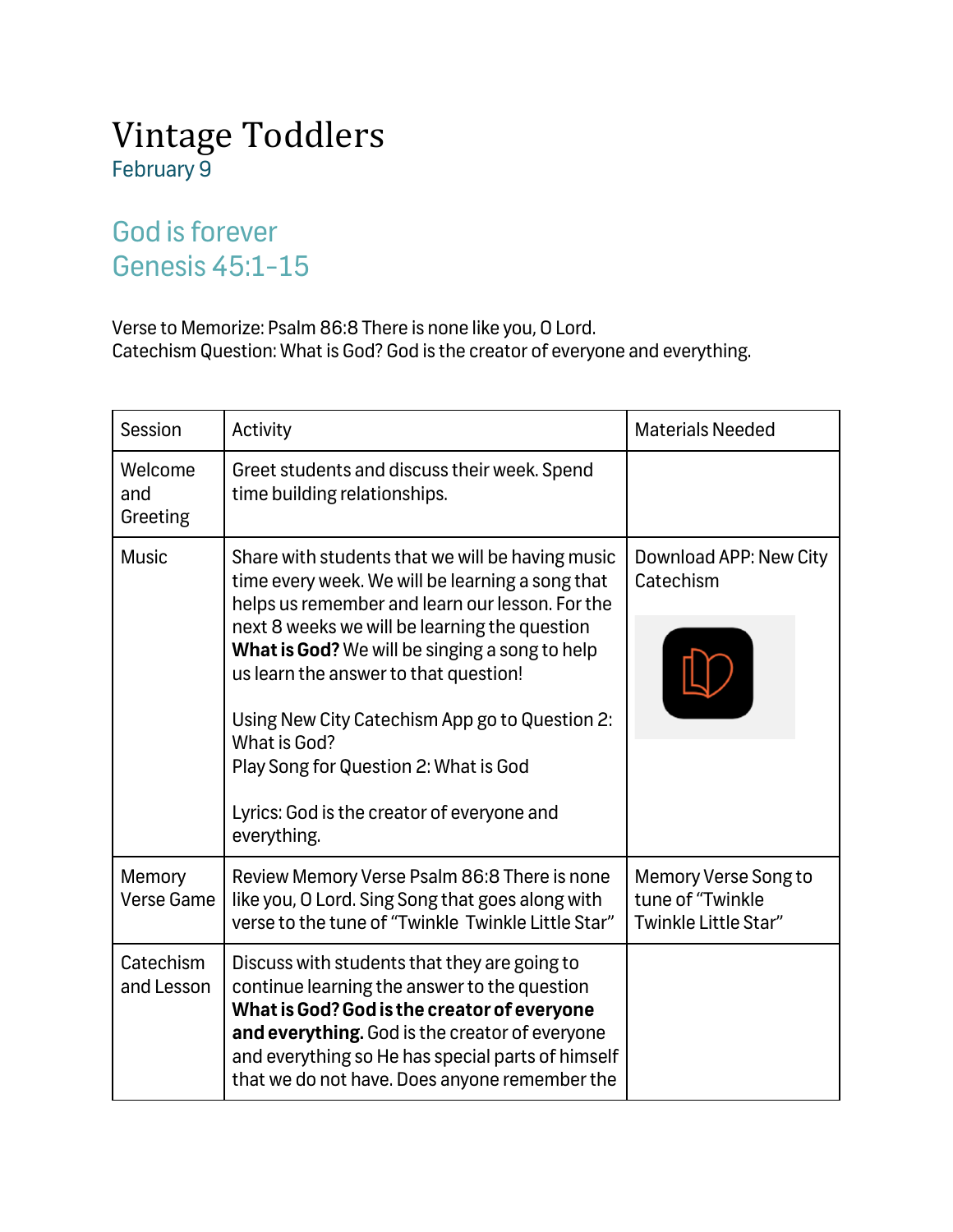| part of Himself we learned about last week? We<br>learned that God knows everything! (do the<br>motion of tapping your head while you remind<br>students of what they learned last week.                                                                                                                                                                                                                                                                                                                                                                                                                                                                                                                                                                                                                                                                                                                                                                                                                                                                                                                                                                                             |  |
|--------------------------------------------------------------------------------------------------------------------------------------------------------------------------------------------------------------------------------------------------------------------------------------------------------------------------------------------------------------------------------------------------------------------------------------------------------------------------------------------------------------------------------------------------------------------------------------------------------------------------------------------------------------------------------------------------------------------------------------------------------------------------------------------------------------------------------------------------------------------------------------------------------------------------------------------------------------------------------------------------------------------------------------------------------------------------------------------------------------------------------------------------------------------------------------|--|
| This week we are learning about how God is<br>forever. Teach students the motion while<br>repeating the word by moving your pointer<br>finger in circular formation. Forever is a long<br>time. That means he is in the past, he is right<br>now, and he is in the future.                                                                                                                                                                                                                                                                                                                                                                                                                                                                                                                                                                                                                                                                                                                                                                                                                                                                                                           |  |
| Don't take my word for it! Let's read in the bible<br>to hear about how forever (do motion) God is.<br>Let's listen to see how he is in all time at once.                                                                                                                                                                                                                                                                                                                                                                                                                                                                                                                                                                                                                                                                                                                                                                                                                                                                                                                                                                                                                            |  |
| Open your bible to Genesis 45:1-15 to show<br>students where to find the story of Joseph.<br>Read the following child friendly version.                                                                                                                                                                                                                                                                                                                                                                                                                                                                                                                                                                                                                                                                                                                                                                                                                                                                                                                                                                                                                                              |  |
| There was a young man named Joseph who had<br>eleven brothers. All of his brothers were older than<br>him except one. Joseph, being one of the youngest<br>brothers, spent a lot of time with his Father and<br>became very special to his father. His father gave him<br>a special coat of many colors to wear. This made his<br>brothers very jealous. Joseph also had a dream and<br>in his dream his brothers' bunches of grain bowed<br>down to him. This made his brothers dislike him even<br>more, so they sold him to a group of Egyptians.<br>Joseph went from living with his family as his Father's<br>favorite to living as a slave where he had to work and<br>serve for free! In Egypt Joseph started as a slave but<br>God helped him do everything right. He became the<br>helper to the most important man in Egypt. While in<br>Egypt a famine came over the land where nobody<br>had food and all people had to come to Joseph to<br>buy food, including his brothers who didn't recognize<br>him! They bowed to him just like Joseph dreamed<br>they would. After a few meetings with his brothers he<br>could not keep it in any longer and Joseph said to his |  |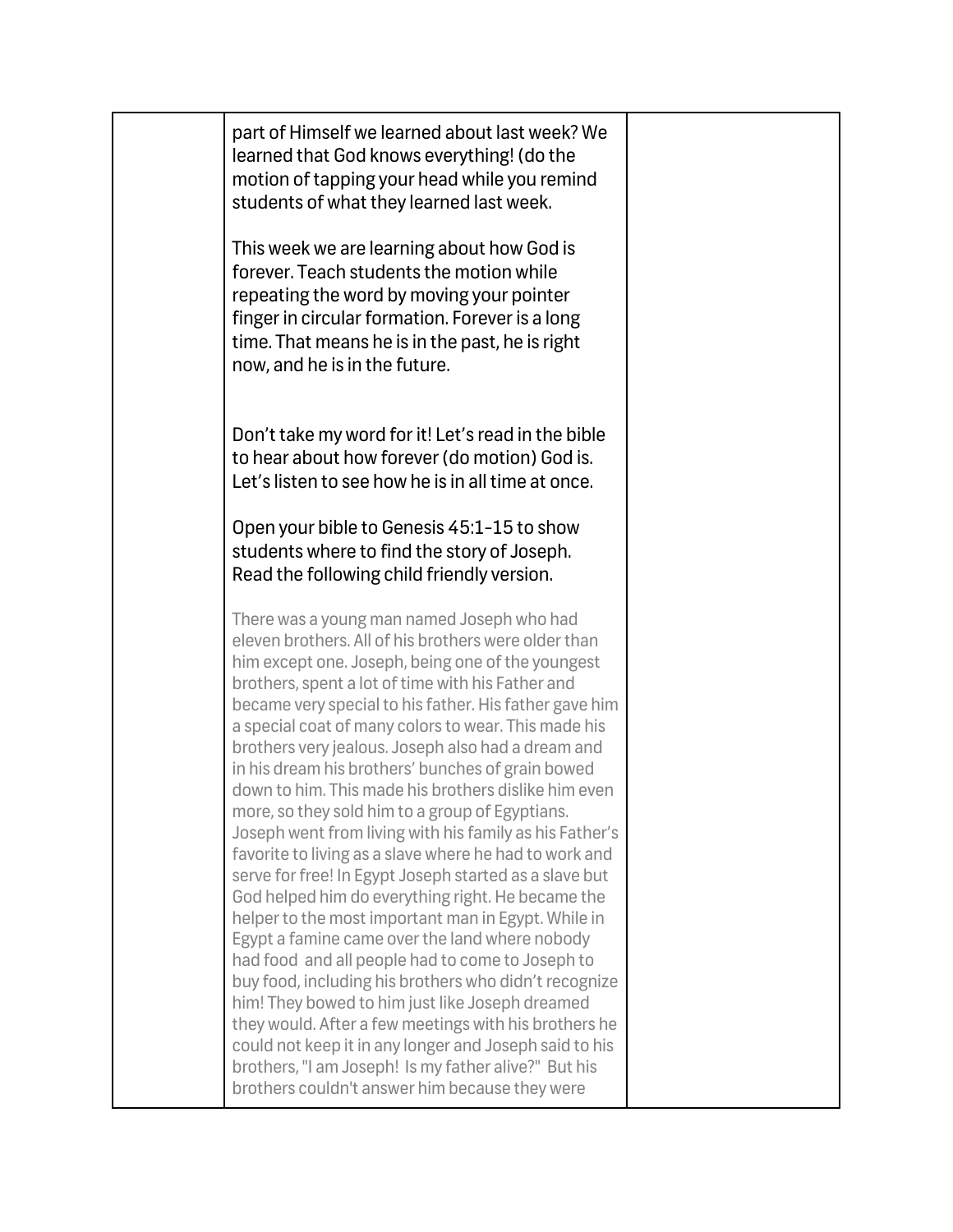|                        | afraid. Then Joseph said, "Come here. I am your<br>brother, the one you sold! Do not worry, and do not<br>be angry at yourselves for selling me, because God<br>has put me here to save people from starving." So his<br>father, his brothers, and their families came to live in<br>Egypt with Joseph, and they had all the food they<br>needed.                      |                                                                     |
|------------------------|------------------------------------------------------------------------------------------------------------------------------------------------------------------------------------------------------------------------------------------------------------------------------------------------------------------------------------------------------------------------|---------------------------------------------------------------------|
|                        | Joseph's life started out perfect- in a family<br>where his father saw him as the favorite! But it<br>became very hard in the middle! God was with<br>Joseph when Joseph's life was easy and when<br>Joseph's life was hard. God is never ending (do<br>the motion) which means he is always there,<br>forever. He was there in the easy. He was there in<br>the hard. |                                                                     |
| Activity               | Joseph's coat.<br>Give students the print out page of Josephs<br>coat. Read the sentence on the bottom: God is<br>never ending. He is with us in the good and in the<br>bad. Let kids put a few different color stickers on<br>the coat to make it colorful.                                                                                                           | <b>Hot Dot Stickers-</b><br>various colors<br>Joseph Coat Printable |
| Closing and<br>Pick Up | Allow students to continue working on activities<br>from the day or free play until parents arrive.<br>Give a five minute timer for pickup before the<br>end of service. This is a great time to play the<br>spotify playlist of worship music or catechism<br>song.                                                                                                   |                                                                     |

## Resources: